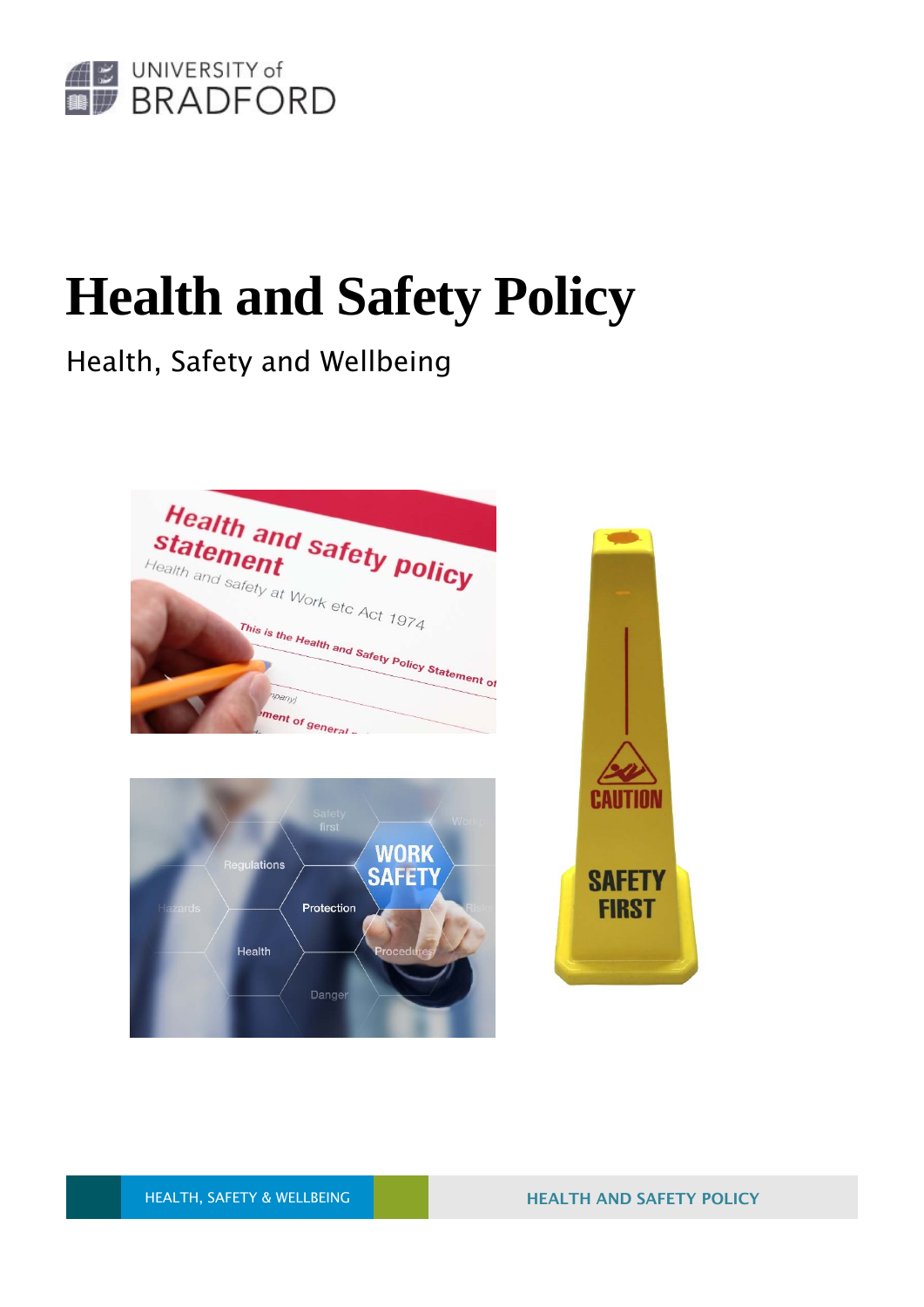

# **Version Control**

| Policy Number:                                                                   | <b>HSWP-001</b>                                                                                  |
|----------------------------------------------------------------------------------|--------------------------------------------------------------------------------------------------|
| Approved by:                                                                     | University of Bradford Council                                                                   |
| Date Approved:                                                                   | 23/05/2018                                                                                       |
| Next Review Date:                                                                | May 2021                                                                                         |
| Date of Implementation:                                                          | 24/05/2018                                                                                       |
| Version Number:                                                                  | 2.0                                                                                              |
| Applicable Statutory, Legal or<br><b>National Best Practice</b><br>Requirements: | Health and Safety at Work etc. Act 1974;<br>Management of Health and Safety at Work Regulations; |
| <b>Equality Impact Assessment</b><br><b>Completion Date:</b>                     | Submitted 07/03/18                                                                               |

This document can only be considered valid when viewed via Health, Safety and Wellbeing ServiceNow or University web pages. If this document is printed into hard copy or saved to another location you must check that the version number on your copy matches that of the one on HSW ServiceNow/HSW web portal. Approved documents are valid for use after their approval date and remain in force beyond any expiry of their review date until a new version is available.

An unsigned abridged version will be made available on the public facing web pages.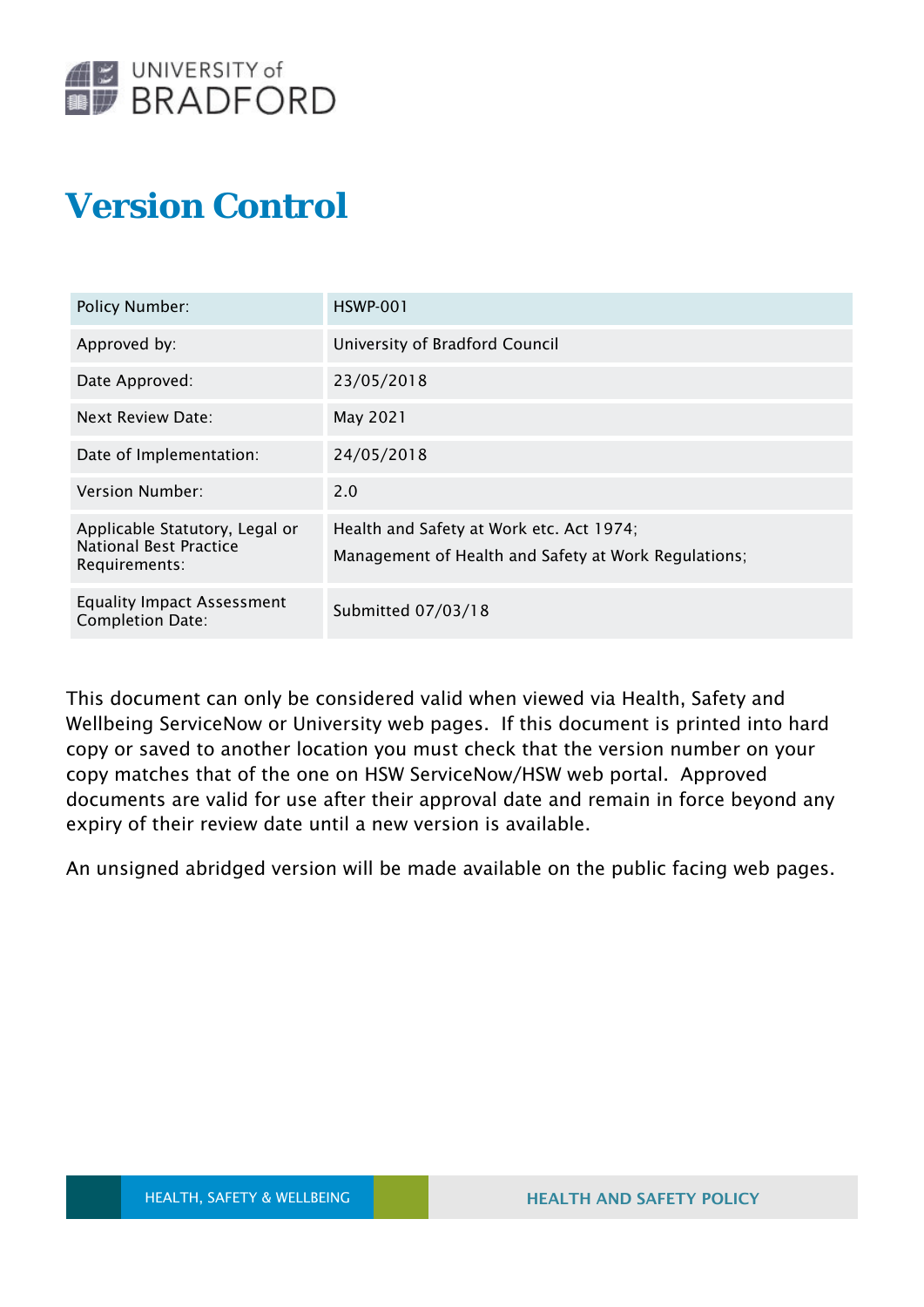

#### **Contents**

| 1 |      |                                                                   |  |
|---|------|-------------------------------------------------------------------|--|
| 2 |      |                                                                   |  |
| 3 |      |                                                                   |  |
|   | 3.1  |                                                                   |  |
|   | 3.2  |                                                                   |  |
|   | 3.3  |                                                                   |  |
|   | 3.4  |                                                                   |  |
|   | 3.5  |                                                                   |  |
|   | 3.6  | Heads of Schools, Departments, Line Managers and Academic Tutors6 |  |
|   | 3.7  |                                                                   |  |
|   | 3.8  |                                                                   |  |
|   | 3.9  |                                                                   |  |
|   | 3.10 |                                                                   |  |
|   | 3.11 |                                                                   |  |
|   | 3.12 |                                                                   |  |
|   | 3.13 |                                                                   |  |
|   | 3.14 |                                                                   |  |
|   | 3.15 |                                                                   |  |
|   | 4    |                                                                   |  |
|   | 4.1  |                                                                   |  |
|   | 4.2  |                                                                   |  |
|   | 4.3  |                                                                   |  |
|   |      |                                                                   |  |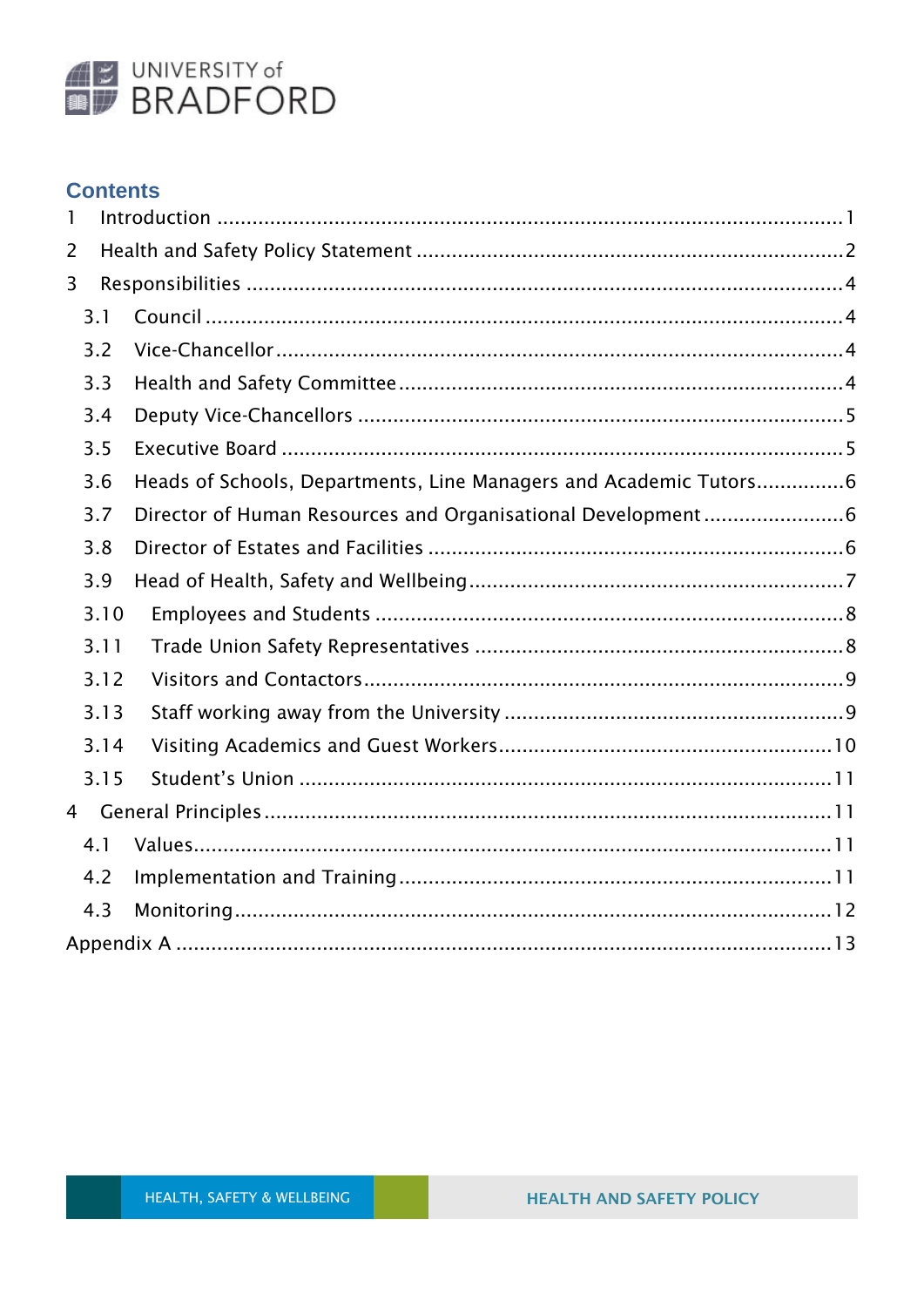

## **1 Introduction**

Health and Safety is a key priority to Council. Health and Safety is of vital importance in supporting our education and research.

Our health, safety and wellbeing efforts support and underpin our corporate strategy of Making Knowledge Work, by creating a supportive learning, research and working environment that places safety and health at the heart of everything we do.

The University of Bradford has a well-developed governance framework in relation to health and safety with many high standards being implemented and maintained, this is further enhanced by having robust policies, procedures and practices.

We have forged good relationships with Trade Unions and staff in helping to develop these standards, and we continue to raise the bar, by working collaboratively we can continue to maintain our safe working environments for the benefit of both staff and students.

It is important that all members of staff familiarise themselves with the content of the policy, this will help in giving a greater understanding of the roles and levels of responsibility.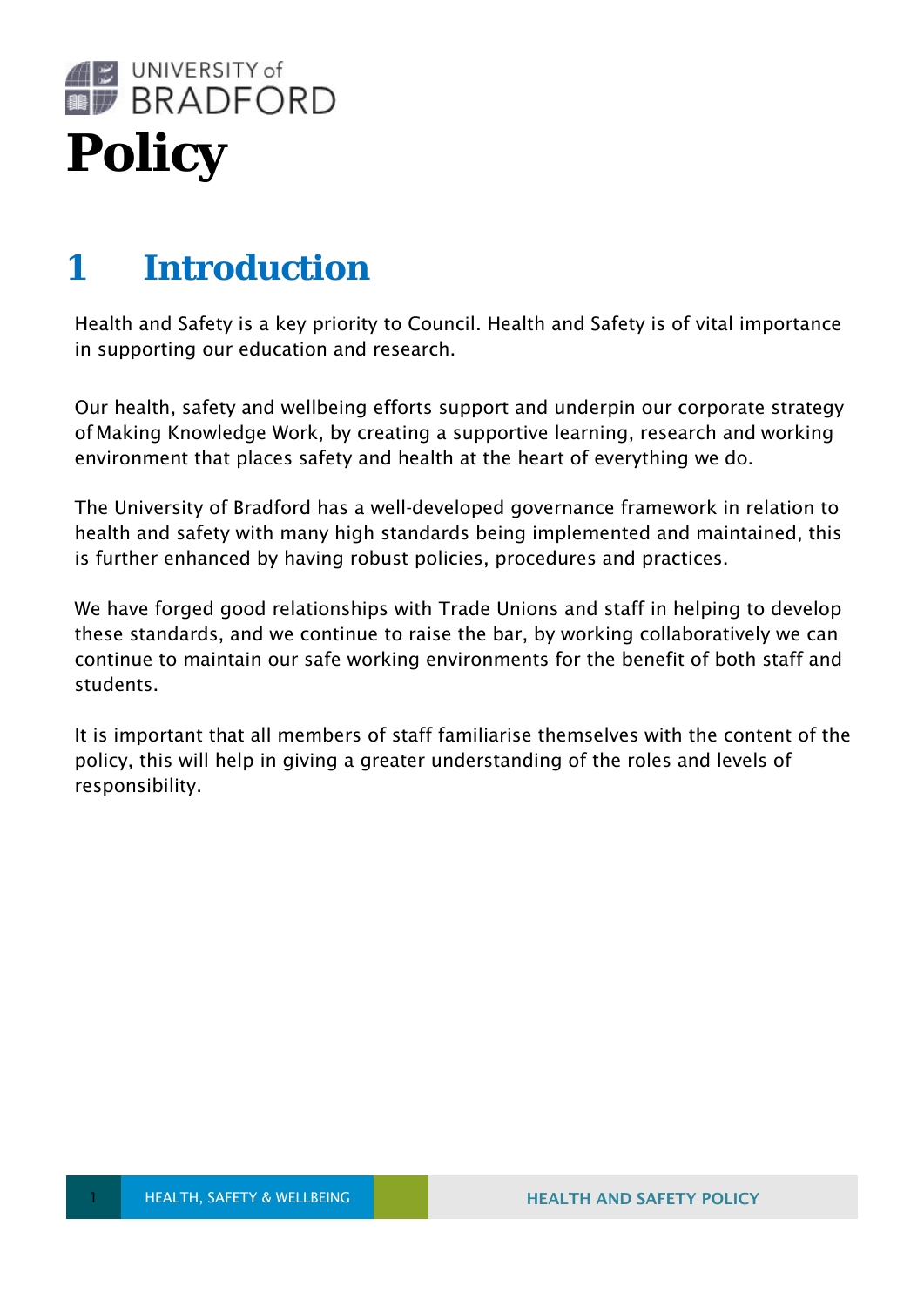

## **2 Health and Safety Policy Statement**

Our health, safety and wellbeing efforts support and underpin our corporate strategy of Making Knowledge Work, by creating a supportive learning, research and working environment that places safety and health at the heart of everything we do.

The Council of the University of Bradford considers the health, safety and wellbeing of staff and students to be one of its uppermost priorities. The University is committed to the health, safety and wellbeing of all staff, students, visitors and others who may be affected by its activities and is committed to continual improvement to facilitate a sustainable delivery of world class education and research.

To achieve this the University will operate an effective health, safety & wellbeing management system in accordance with industry best practice and ensure there is a clear management and audit framework that constantly monitors health and safety risk and compliance to ensure all relevant health and safety legislation is as a minimum standard maintained.

This policy aims to prevent, minimise and control risk within University premises and its associated activities. By identifying the key organisational arrangements, and the roles and responsibilities of staff and students, through which commitment and continuous improvement to health, safety and wellbeing (HSW) will be achieved by ensuring so far as is reasonably practicable we will;

- Comply with all applicable Health and Safety Legislation;
- Operate an effective HSW management system;
- Ensure the successful implementation of this policy and subsequent policies, procedural and guidance documents issued under its overarching primacy;
- Undertake a programme of internal HSW audits of all faculties and directorates;
- Communicate and consult on HSW matters;
- Work collaboratively with Trade Unions, Staff, Faculties and Directorates;
- Ensure staff are given sufficient information, instruction and training to ensure they are able to undertake their roles safely.

The Head of Health, Safety and Wellbeing on behalf of the University shall in addition;

Communicate and consult on health, safety & wellbeing matters;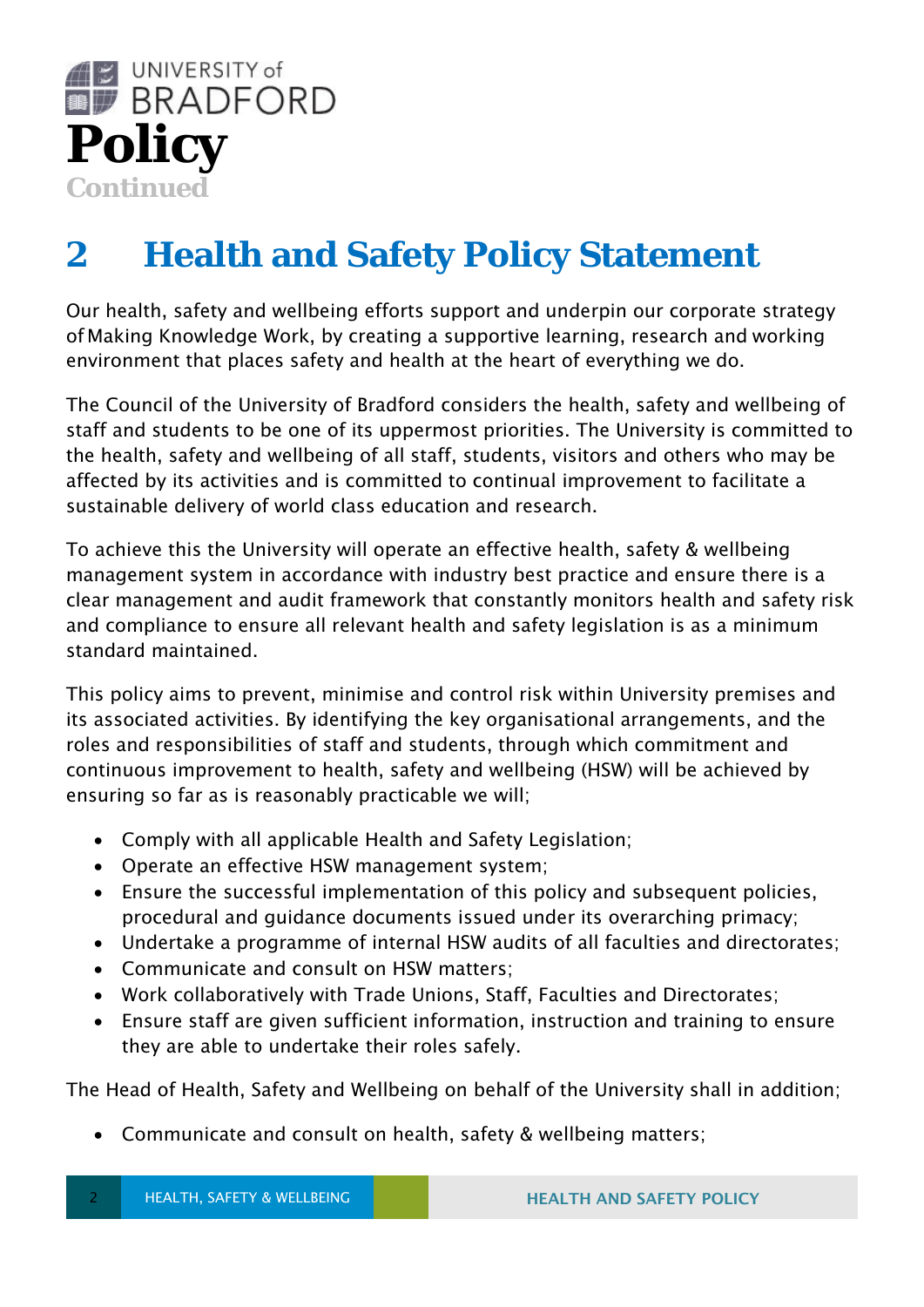

- Regularly review and audit performance using the Health and Safety Management Profile (HASMAP) tool;
- Work collaboratively to continually improve health, safety and wellbeing at the University;
- Implement safe systems of work that eliminate or control significant workplace hazards;
- Promote good health and safety practice in existing and proposed activities;
- Ensure the University Health, Safety and Wellbeing committee meets regularly;
- Ensure systems are in place to monitor health and safety;
- Supplement this policy with the development of more risk related policy, procedural or guidance documents;

With regards to operations overseas the University shall comply with local health and safety regulations as appropriate, and will endeavour to maintain best practice where practicable. The University shall take account of local culture and with the understanding that health and safety requirements vary internationally.

**Professor Brian Cantor CBE,** Vice Chancellor and Principal University of **Bradford** 

Date:  $235/18$ 

 $\frac{1}{4}$ 

The Right Honorable Baroness Ann Taylor PC (2018) **University of Bradford Chair of Council** 

Date:  $23/05/18$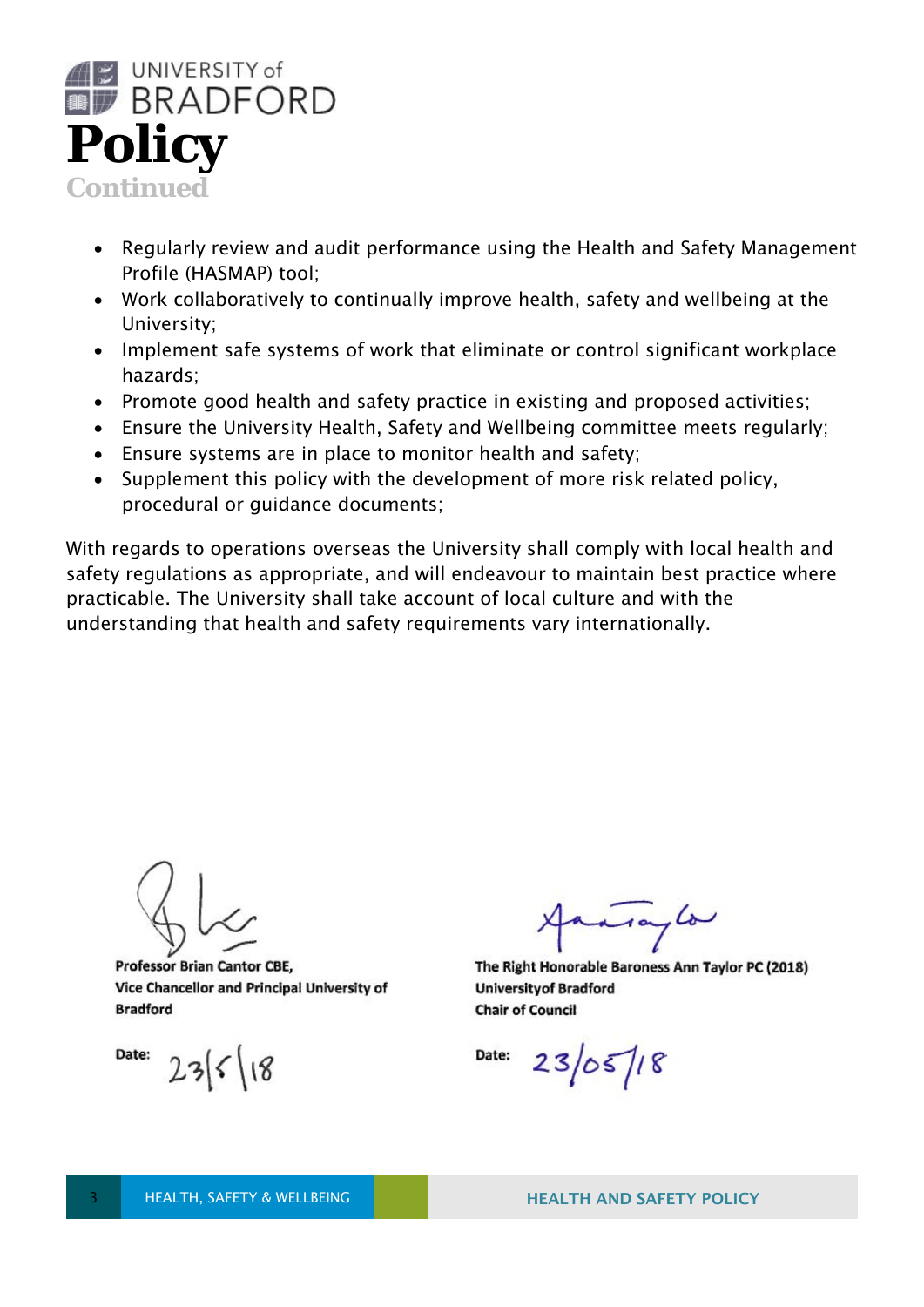

## **3 Responsibilities**

#### **3.1 Council**

As the University's governing body, Council have ultimate responsibility for the HSW of everyone that may be affected by University activities, both on and off University premises and will ensure;

- The University has a robust and meaningful HSW policy;
- Suitable arrangements in place to implement the policy;
- Suitable arrangements in place to facilitate staff and trade union consultation with regards to matters on HSW;
- Receive regular reports to allow the monitoring and activities of the HSW committee as part of the agreed key performance indicators;

#### **3.2 Vice-Chancellor**

As the principal officer of the University, the Vice-Chancellor is responsible with Council, for ensuring that the University meets the highest possible standards and best practice for health, safety and wellbeing of staff by ensuring:

- Effective leadership is provided to further develop and maintain a positive health, safety and wellbeing culture;
- HSW management systems, policies and procedures are developed, reviewed and implemented;
- Report regularly to Council on HSW matters;

On a day-to-day basis, the Director of Human Resources acts on behalf of the Vice-Chancellor in discharging his responsibilities for health and safety management. Specific activities for this role are detailed in section 3.7 below.

#### **3.3 Health and Safety Committee**

To support Council, the University Health, Safety and Wellbeing Committee

• Shall provide information and advice on issues of health and safety;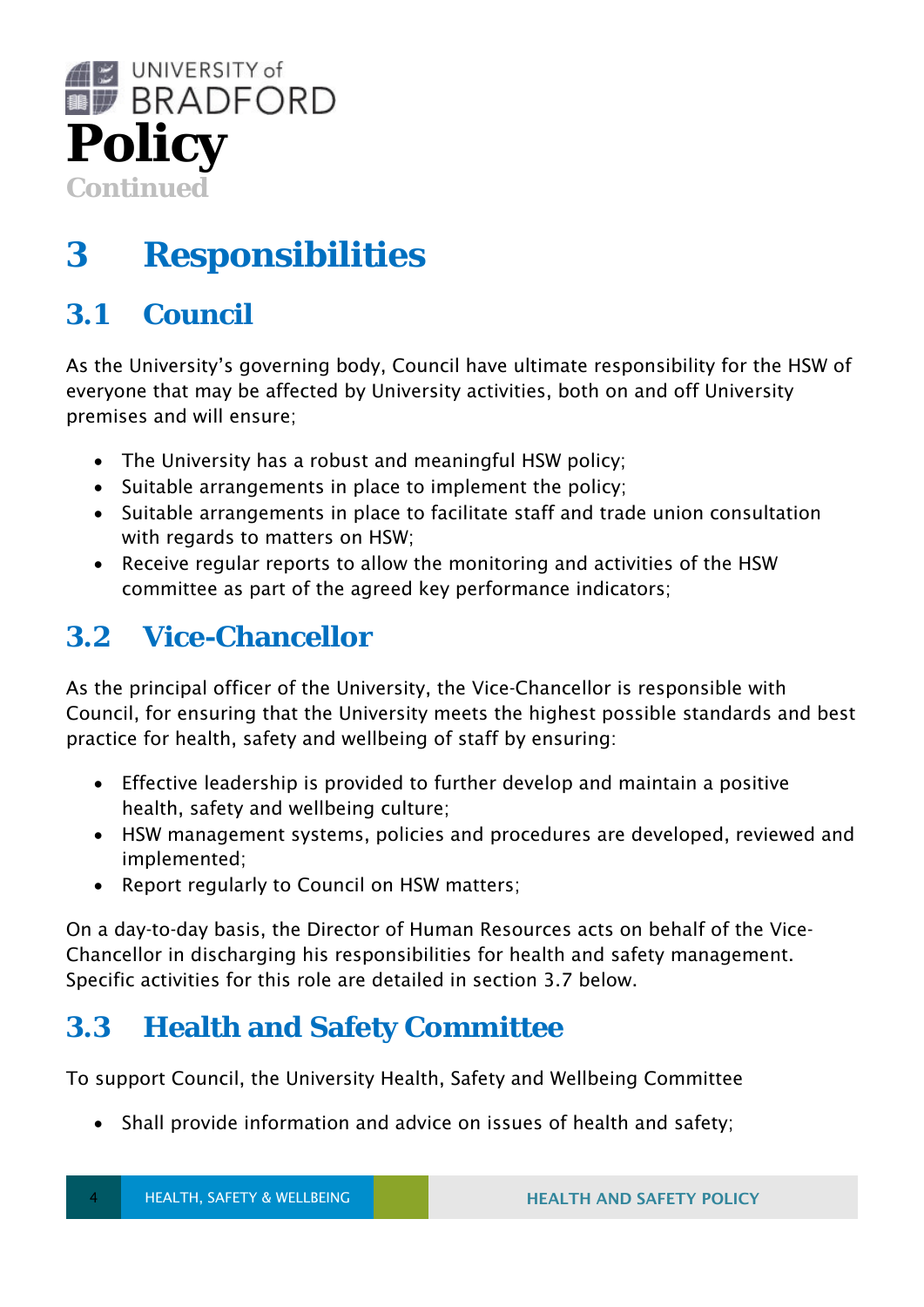

- Shall be the University-wide consultative and advisory body for health and safety matters affecting staff, students and visitors;
- Approve Health and Safety Policies, procedural and guidance documents on behalf of Council;
- Normally meet four times a year;
- Report directly to Council.

#### **3.4 Deputy Vice-Chancellors**

The Deputy Vice-Chancellors will deputise for the Vice-Chancellor during the Vice-Chancellor's absence and assume his duties where relevant.

#### **3.5 Executive Board**

Members of the Executive Board have responsibility within their individual areas for all matters relating to HSW and shall ensure compliance with the University's HSW Policy & management systems and any applicable legal requirements, as part of this responsibility they shall;

- Provide leadership and governance to support and strengthen the HSW culture;
- Work with the Director of HR and OD to ensure implementation of and compliance with this and associated policies;
- Work collaboratively with Head of HSW in managing and implementing HSW measures as appropriate;
- Provide adequate resources for HSW within respective faculties, schools and departments;
- Ensure suitable and sufficient risk assessments are undertaken with appropriate identified controls actioned and reviewed;
- Ensure personnel receive adequate HSW information, instruction and training to achieve competence in their roles;

To ensure effective management of HSW in their areas, members of the Executive Board delegate responsibility for the day-to-day operation of HSW tasks to:

 Heads of Schools, Departments, Line Managers and or Academic Tutors, as may be appropriate.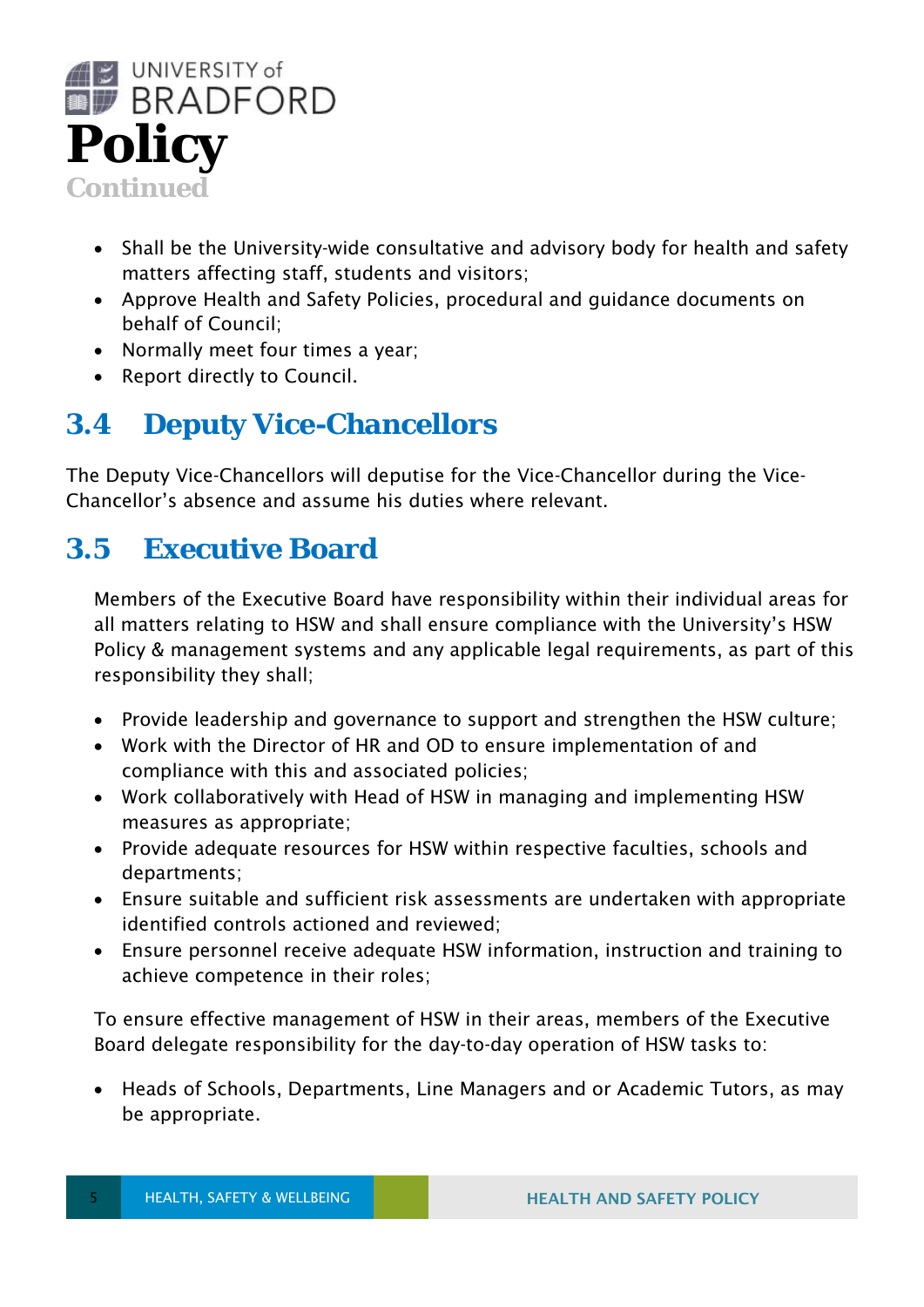

 Work collaboratively with the Head of HSW to formally address any HSW breaches or shortcomings where identified;

#### **3.6 Heads of Schools, Departments, Line Managers and Academic Tutors**

In their areas of control, the above will:

- Apply the requirements of this HSW Policy;
- Ensure suitable and sufficient risk assessments are undertaken, and any identified controls are implemented with the risk assessments reviewed periodically;
- Ensure the findings and controls from the assessments are communicated effectively to all staff, students and visitors;
- Ensure adequate HSW information, instruction and training is provided in order to ensure staff and students achieve competence in all relevant tasks;
- Discuss any HSW issues with their manager;
- Ensure any students undertaking paid activities for the University receive adequate HSW support and training;
- Ensure all research activities are planned, assessed and monitored with regard to HSW;

#### **3.7 Director of Human Resources and Organisational Development**

The Director of HR and OD delegates' responsibility for the day-to-day operation of HSW to the Head of HSW, and will direct the work of the Head of HSW ensuring that a positive health and safety culture is promoted and that sufficient resources are allocated.

#### **3.8 Director of Estates and Facilities**

Will ensure that arrangements and sufficient resources are in place to create a safe estate infrastructure. This shall include plant and machinery, buildings, highways, footpaths and external areas. The Director of Estates and Facilities shall ensure that all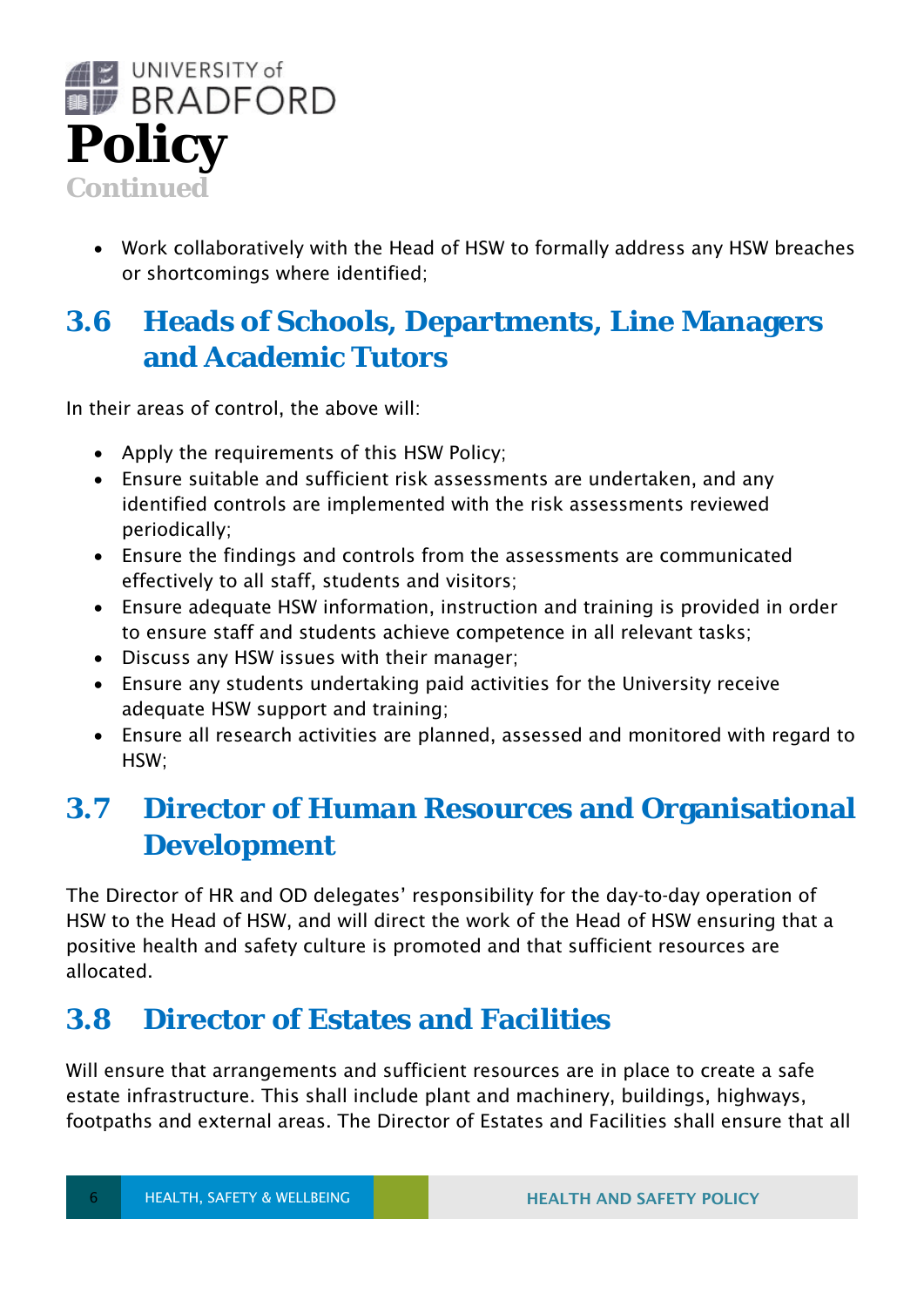

premises used by the University (and leased or let to third parties) are maintained and remain compliant with HSW requirements.

#### **3.9 Head of Health, Safety and Wellbeing**

Shall develop effective HSW strategies and act as the University's competent person for HSW, and be responsible for the strategic design, development, and implementation and review of the University HSW policy and all other associated policies, guidance or procedural documents as may be appropriate. The Head of Health, Safety and Wellbeing shall ensure that Council, Senior Management Team and Executive Board receive timely and appropriate updates on HSW activity as may be appropriate.

The Head of HSW shall lead the overall team to ensure that an appropriate system for the management of HSW is implemented, along with a suitable and sufficient programme to ensure that HSW service delivery is aligned with the overall University strategy. Associated strategies must make provision for communication, training, support, audit and monitoring, be effective and regularly reviewed.

The Head of HSW shall work collaboratively with all Faculties and Directorates in achieving compliance and production of associated guidance and procedural documents that may be specific to address risks associated with their activities as may be required, and, where necessary ensure that specialist HSW support is in place.

The Head of HSW is responsible for:

- Providing independent objective competent advice to the University to ensure legal compliance with health and safety and associated legislation;
- On behalf of the Vice-Chancellor and Director of Human Resources provide regular reports to Council on HSW matters;
- Alerting Senior Management and Executive Board to significant risks to health and safety in the University;
- Working with enforcement agencies to ensure compliance with statutory obligations;
- Ensure that emergency plans are formulated and implemented;
- Auditing, monitoring and evaluating health and safety arrangements and reporting the results to the Health and Safety Committee and Council;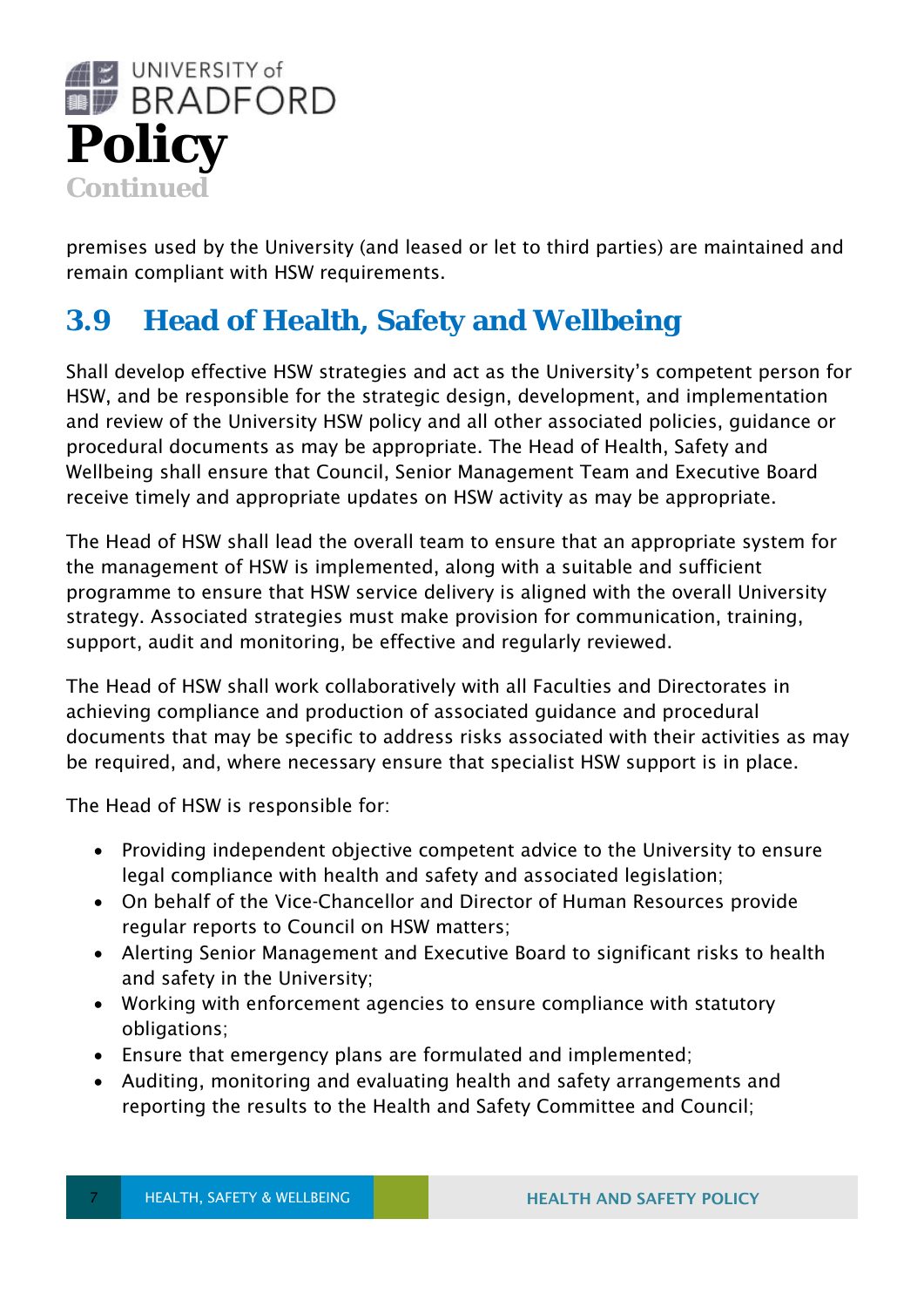

- Reporting notifiable matters to the Health and Safety Executive, as required by the Reporting of Injuries, Diseases and Dangerous Occurrences Regulations (RIDDOR);
- Providing health and safety training as may be appropriate;
- Provide and work with an Occupational Health service for staff for the benefit of promoting and maintaining the health and well-being of all employees;
- Consult with and provide relevant information related to the health, safety and wellbeing of staff to recognised trade union representatives in a timely manner.

### **3.10 Employees and Students**

Have responsibility to:

- Take reasonable care in looking after their own HSW and that of others;
- Co-operate with the University in HSW matters;
- Not carry out any activity they believe may harm them or others;
- Raise any HSW issues with their manager/academic tutor (including health conditions which may affect or be affected by their work/study);
- Not interfere or misuse anything provided for HSW;
- Make themselves aware of this HSW Policy and follow its requirements;
- Report all accidents, incidents and near misses in accordance with University procedures;
- Participate in HSW training as may be required.

#### **3.11 Trade Union Safety Representatives**

Subsequent to the regulations made under the Health and Safety at Work etc. Act 1974 and employment law, the recognised Trade Unions within the University have appointed Safety Representatives to represent the interests of their members on health and safety matters. A number of these Safety Representatives also act as representatives of non- trade union members on health and safety matters.

The University will provide the necessary communication, consultation, support and resources to allow the above to carry out their roles as required by legislation.

The University welcomes and supports the contribution of Staff and Student Safety Representatives to health and safety management systems.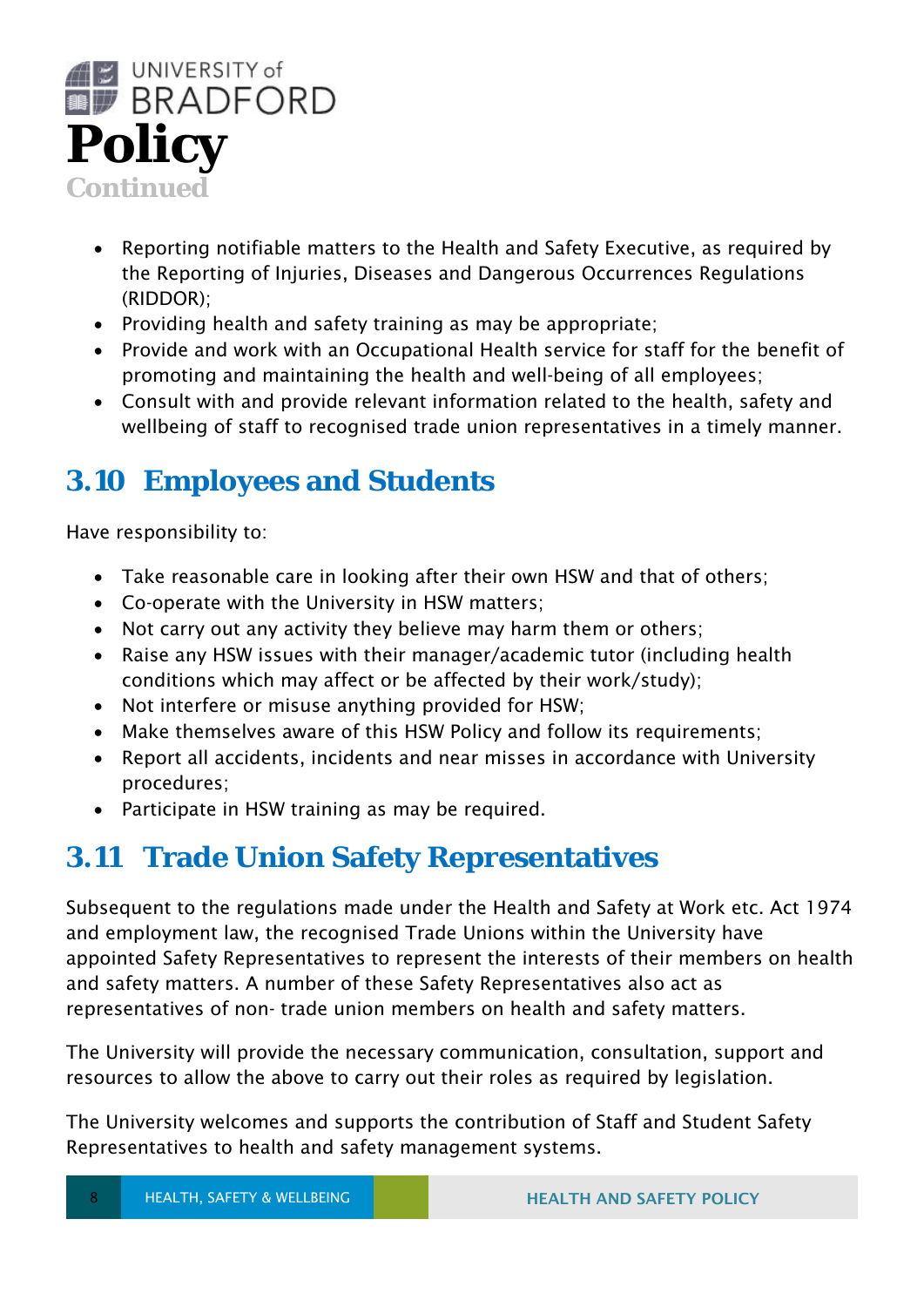

Employee and student consultation on health and safety matters is formally carried out through the Health Safety and Wellbeing Committee; additional consultation is undertaken at a local level within faculties, directorates, schools and departments and as part of the wider consultation forums.

The University seeks to engage staff and students in all aspects of managing health and safety and invites suggestions and comments.

#### **3.12 Visitors and Contactors**

It is the University's policy to ensure that visitors to the University are not exposed to any significant risks to their health or safety.

Visitors to Faculties and Directorates are the responsibility of the Faculty or Department which they are visiting and necessary safeguards and arrangements must be introduced to ensure their health and safety.

Visitors and Contractors must:

- Comply with all University of Bradford HSW requirements whilst on University premises;
- Follow reasonable instructions related to HSW;
- Report all accidents, incidents and near misses in accordance with University procedures;
- Raise any HSW issues with their host/contract supervisor (including health conditions which may affect or be affected by their work/study);
- Not interfere or misuse anything provided for HSW.

Contractors, and Business Partners, including those operating from our premises or self-employed, must co-operate and co-ordinate with the University to ensure that all health and safety requirements are met. This shall include the provision of information relating to risks and any associated controls.

#### **3.13 Staff working away from the University**

Where a member of staff is working away from the University on University business, the potential risks associated with such work, travel or location shall be assessed by the appropriate Faculty or Directorate and shall have due consideration for University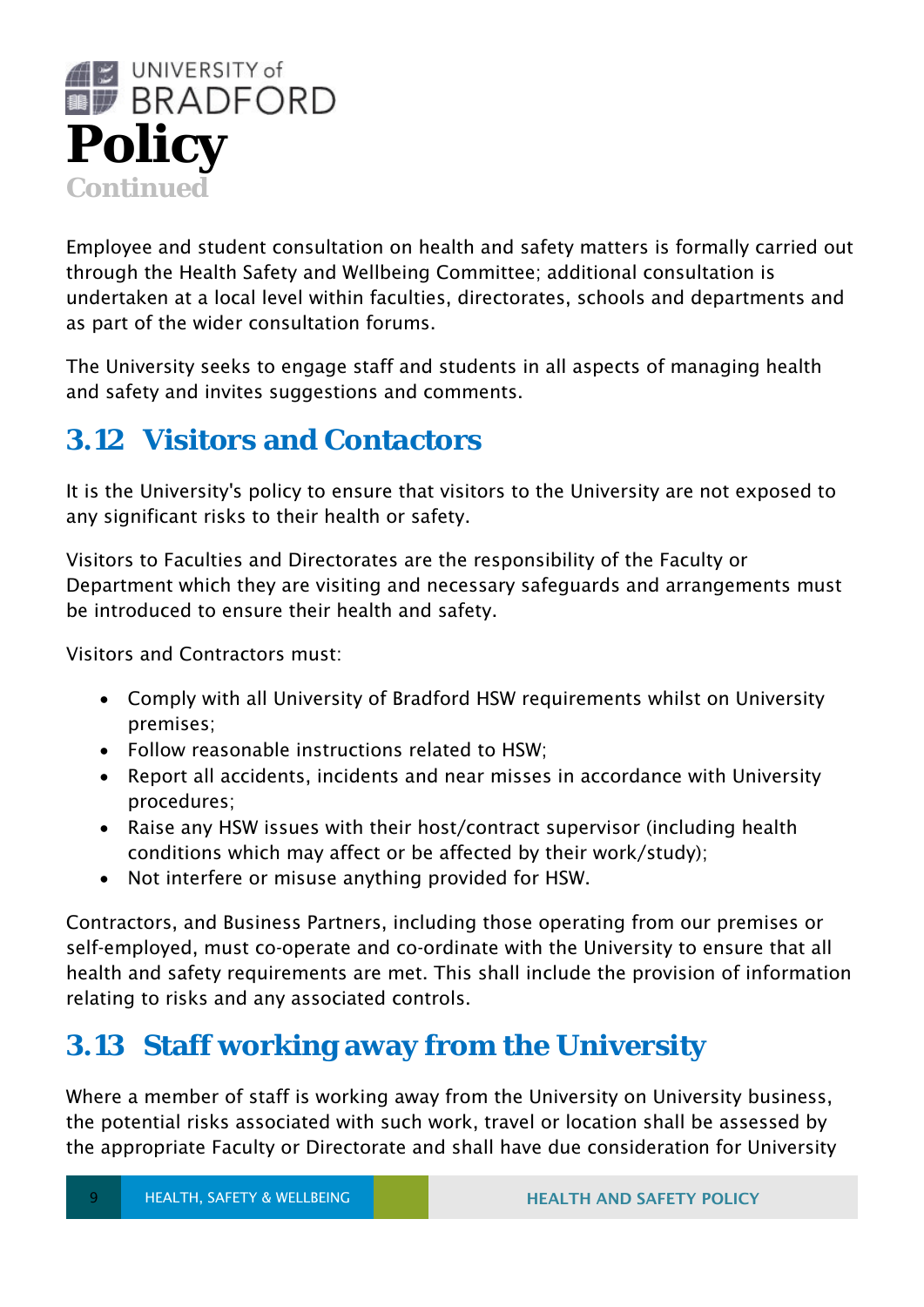

policies and arrangements and, where applicable, Foreign and Commonwealth Office advice and any travel advice provided by the Department of Health/NHS. Risk assessments are also required for overseas travel and are necessary in order to ensure cover under the University's Travel Insurance Policy.

Staff undertaking work at non-University of Bradford host premises, such as Visiting Academics or part of a Knowledge Transfer Partnership, should ensure that they appraise themselves of local health and safety arrangements, be inducted on local health and safety controls and where appropriate, should ensure risk assessments are undertaken.

If members of staff have any concern about their health and safety whilst working at host premises they should report this immediately to their line manager and company/organisation contact. Employing Faculties and Directorates are reminded that they remain generally responsible for members of staff when working away from Bradford University premises.

#### **3.14 Visiting Academics and Guest Workers**

Visiting academics and other guest workers hosted at the University on a short-term basis are authorised only with the permission of the appropriate Dean of Faculty (or their representative) or Head of Department and must follow University, Faculty and/or Departmental health and safety procedures and arrangements.

Short-term Adult Work Experience, Internships, Placements and the like would normally be treat in the same way as Visiting Academics and Guest Workers, with appropriate authorisation and support offered.

In such circumstances visiting academics and guest workers must be afforded the same degree of protection against risks to their health and safety as the employees and students of the University.

Visiting academics and guest workers shall receive, from the host Faculty/Directorate, suitable and sufficient information, instruction and training to enable them to undertake their work safely and in accordance with University, Faculty or Directorate procedures.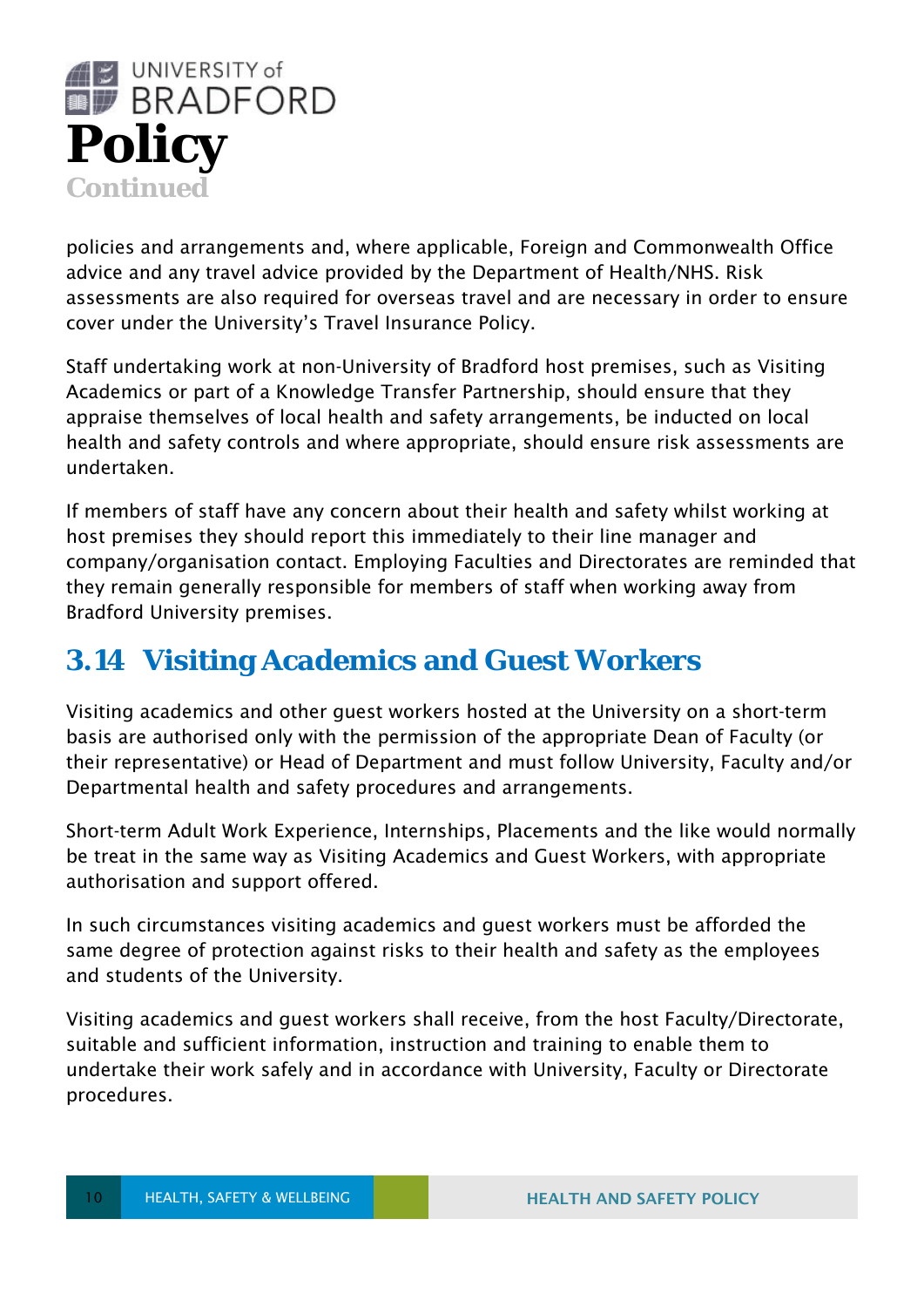

#### **3.15 Student's Union**

University of Bradford Union of Students - UBU) operating in conjunction with the University shall ensure they comply with all University health and safety policies, procedures and guidelines to ensure that all their health and safety requirements are met.

## **4 General Principles**

#### **4.1 Values**

The University is committed to the implementation of this policy in accordance with the University values which are:

- We encourage participation and openness;
- We encourage creativity and innovation;
- We support academic freedom and respect the right to express diverse points of view;
- We provide equal opportunities for all staff and students to achieve their full potential;
- We apply the best ethical standards in everything we do.

#### **4.2 Implementation and Training**

The Policy will be uploaded onto health, safety and wellbeing ServiceNow portal, the approval of the Policy will be communicated in the weekly University staff briefing.

Line Managers are responsible for raising awareness of all new/updated HSW policies and guidance/procedural documents through their normal Faculty/Directorate communication channels.

Health, Safety and Wellbeing will work with Faculties/Directorates to identify appropriate provision of training, guidance and support to Line Managers on the implementation of this Policy.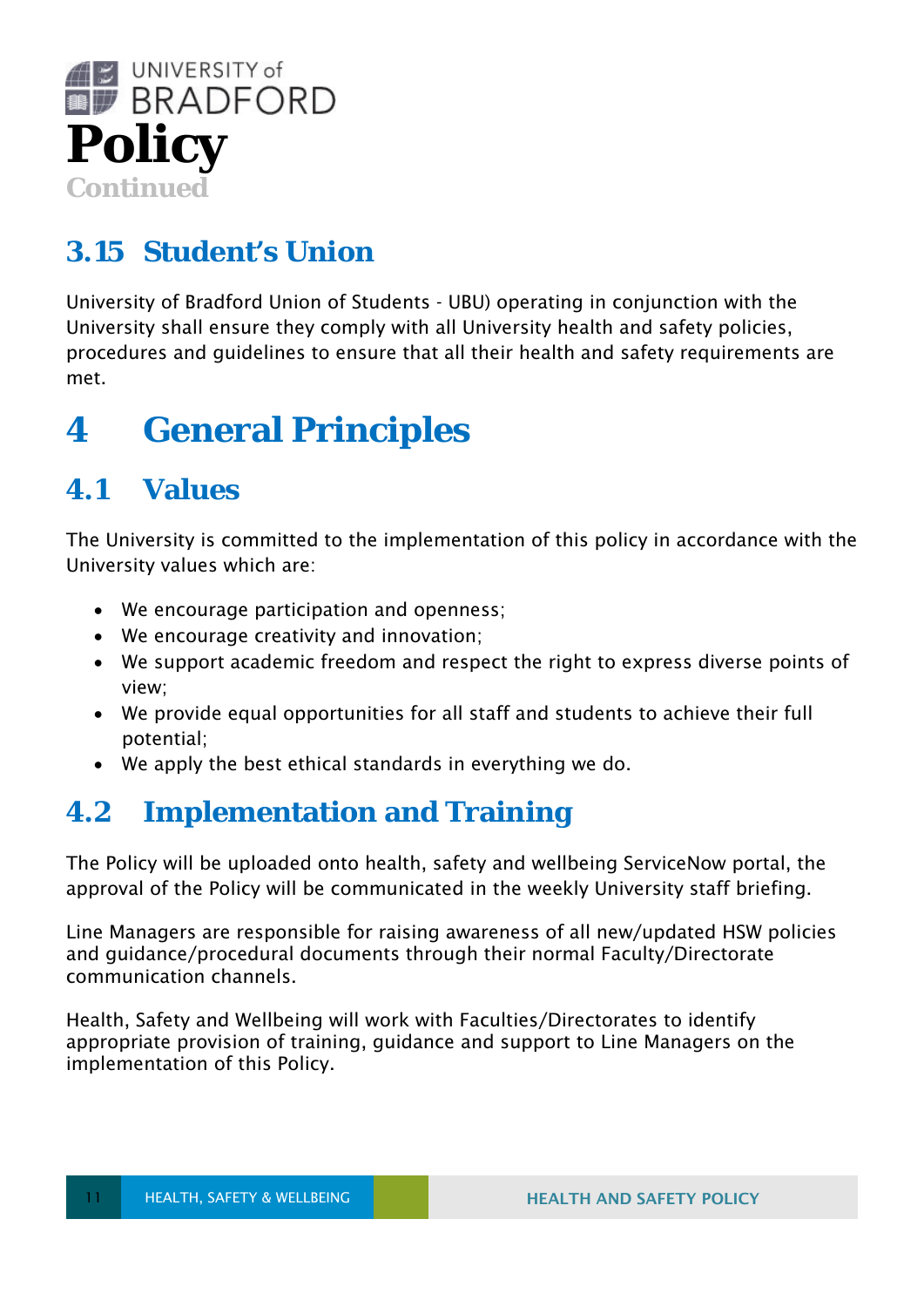

#### **4.3 Monitoring**

The impact of this Policy shall be reviewed by the Head of Health, Safety and Wellbeing periodically but not exceeding a period of three years.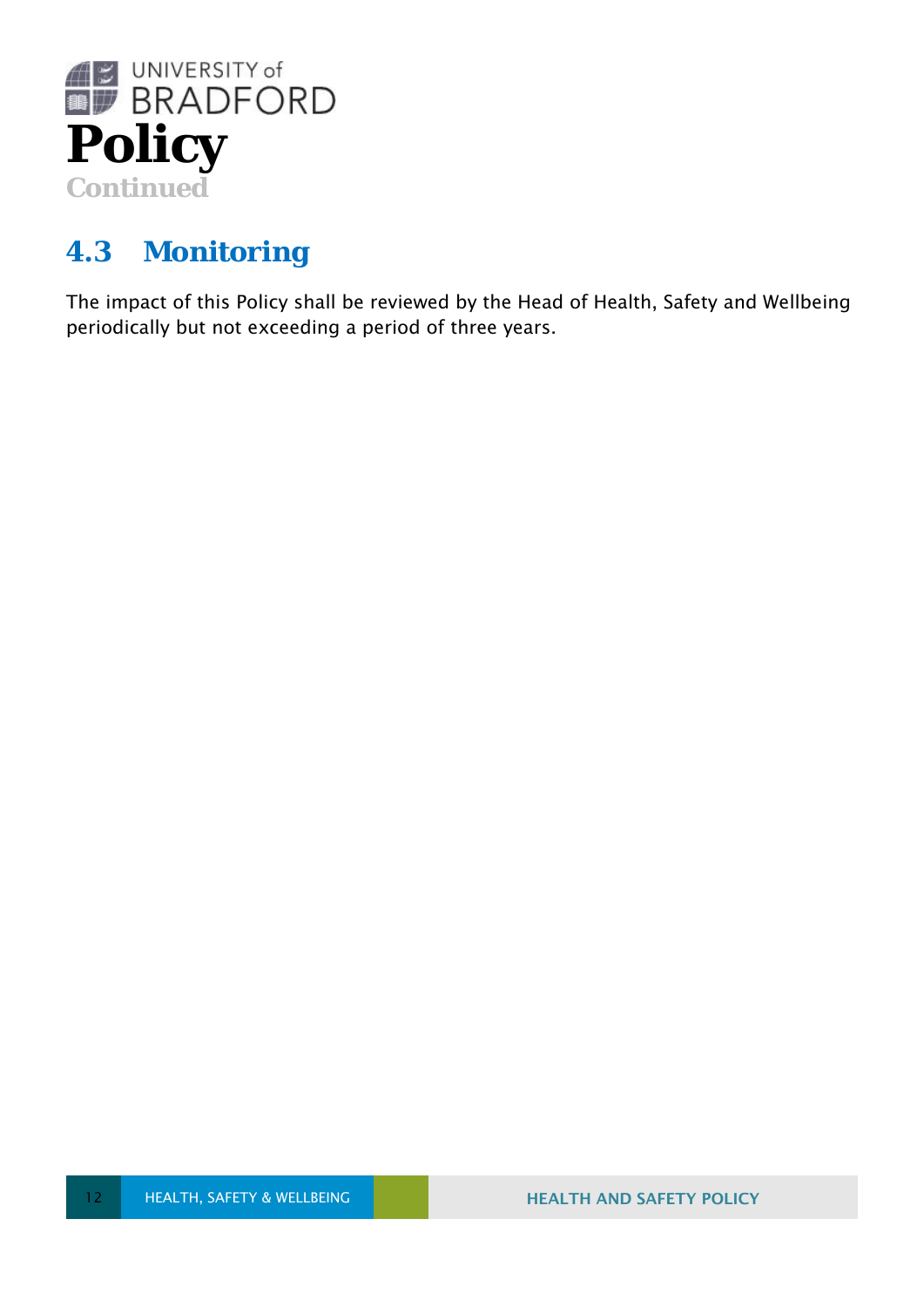

## **Appendix A**

#### Committee Reporting Structure